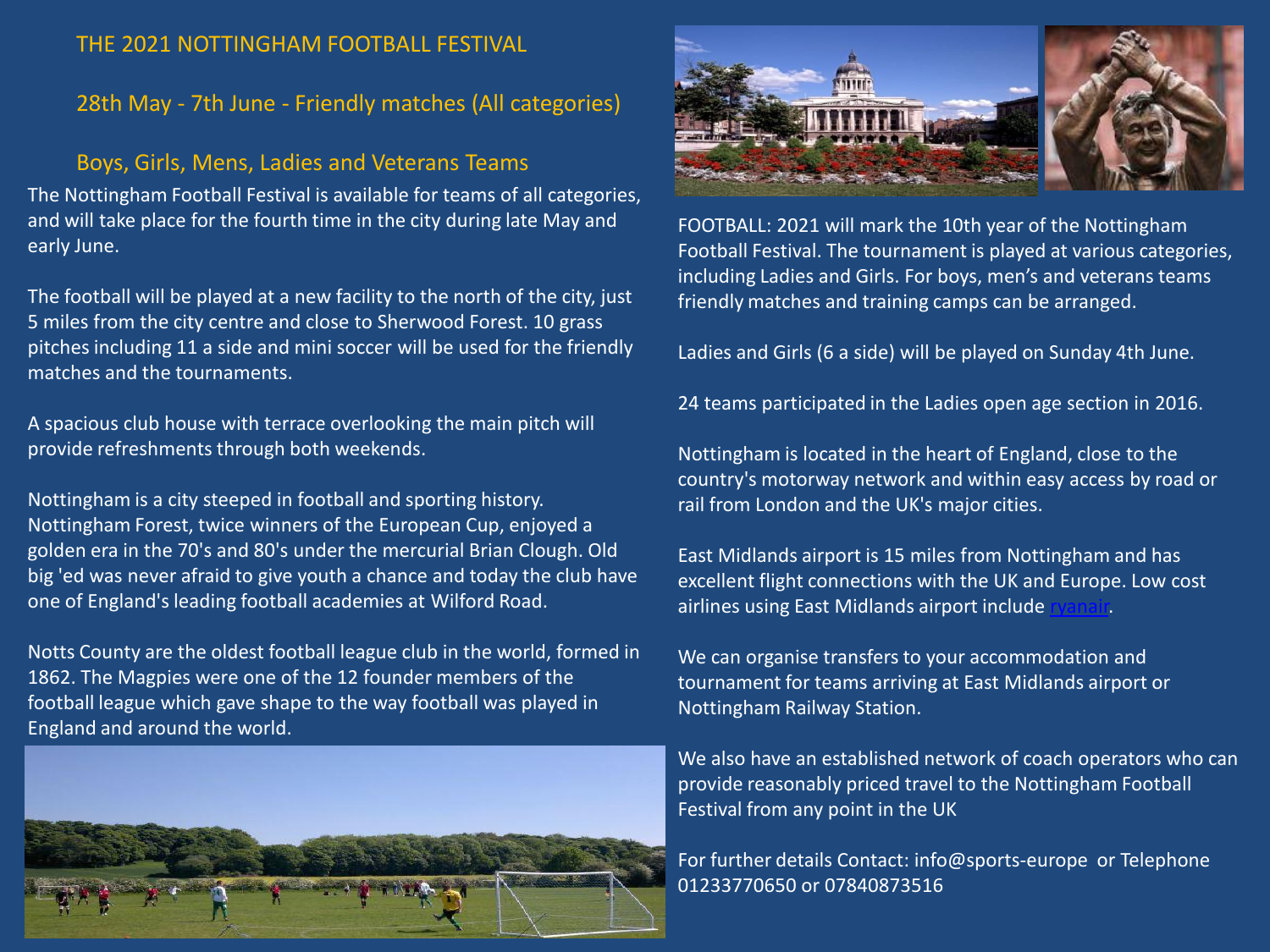# **Prices + Tournament Confirmation Dates**

- All Prices (per person) are **FROM**.
- **NOTTINGHAM FOOTBALL FESTIVAL**
- **FRIENDLY MATCHES (All age groups)**
- **28th 31st May (Whitsun weekend)**
- **2** nights / 3 nights Park Inn by Radisson £109 / £149
- **Crowne Plaza Nottingham £149 / £189**
- **Center Parcs Sherwood Forest £169 / £169**
- **NOTTINGHAM FOOTBALL FESTIVAL**
- **FRIENDLY MATCHES (All age groups)**
- **31st May 4nd June (Whitsun holiday)**
- **2** nights / 3 nights / 4 nights Park Inn by Radisson
- **E**109 / £149 / £185
- **Crowne Plaza Nottingham £149 / £189 / £229**
- **Center Parcs Sherwood Forest £209 / £209 / £209**
- **NOTTINGHAM FOOTBALL FESTIVAL**
- **FRIENDLY MATCHES and ROBIN HOOD CUP (Ladies,** Girls)
- $\blacksquare$  4<sup>th</sup> 7th June
	- Football Sat 4th June Sun 5th June
- **Ladies Open age x 6 a side Girls (various age groups) x 6** a side
- **Prices 2 Nights 3 nights Jurys Inn £109 / £149**
- **Park Inn by Radisson £109 / £149**
- Crowne Plaza Nottingham £149 / £189
- **Center Parcs Sherwood Forest £159 / £159** 
	- Team Entry Fee: £100 per team for all tournaments